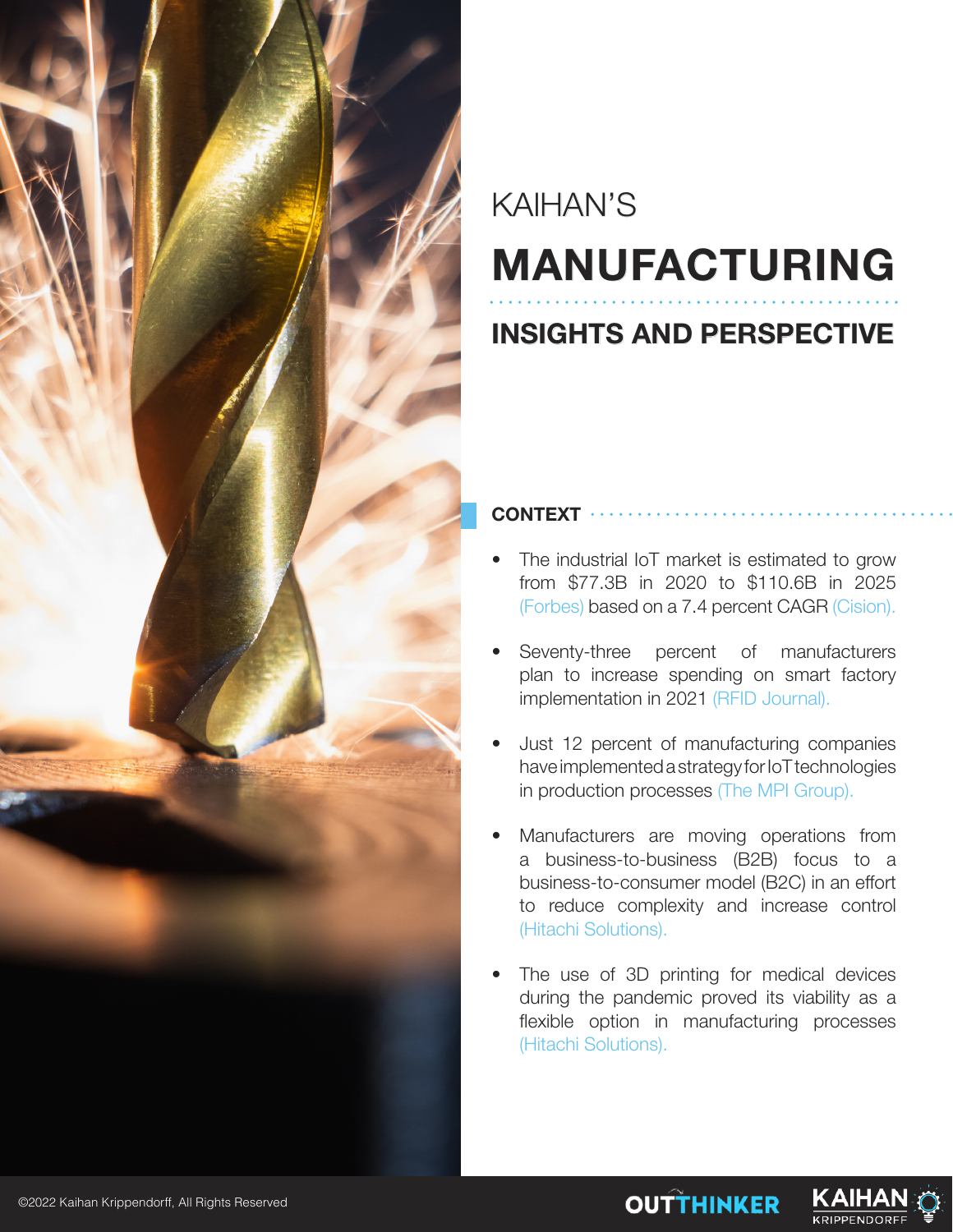#### **TRENDS**

#### **1. Digital Twin Technology**

- Manufacturers are seeking ways to enhance product design and construction utilizing digital twin technology. Using numerous IoT sensors connected to a tangible product, manufacturers can track and visualize, in real time, the status of an object and create a digital twin of it, allowing them to collect data and diagnose issues from anywhere (IBM). The digital twin assists in data collection for better simulation and visualization of future events and how the tracked asset will perform.
- Twenty-four percent of executives investing in digital technology agree that digital twins are one of the most desirable technologies for investment in 2021 (Deloitte).
- Microsoft, through Azure, offers an enterprisegrade IoT platform for the implementation of digital twins in asset performance monitoring, simulation modeling, and predictive maintenance (Microsoft).
- Barbara Humpton, the CEO of Siemens, envisions a future in which there is a national, digital twin "reserve" to aid manufacturers in maintaining an agile and flexible production strategy (The Hill).

#### **2. Combining B2B and B2C/D2C**

- Manufacturing and retail companies alike are beginning to understand the tremendous benefits offered by a business-to-consumer (B2C) operations model.
- With B2C, manufacturers remove intermediaries, allowing for better direct connection to retailers and consumers. Manufacturers can see increased profit, roll-outs, and controls over supply chain, brand image, and consumer data

gathering (Hitachi Solutions).

- B2C allows for higher levels of personalization; 56 percent of B2C customers value a personally tailored experience that compounds on past interactions and transactions (Zaius).
- Manufacturing direct-to-consumer (D2C) can complement B2B operations by diversifying a manufacturer's sales, marketing, and operations channels to meet the needs of both individual customers and corporate partners. Manufacturers can translate AI technology from B2B connections into fostering personalized D2C relationships (Salesforce).

#### **3. The Rise of 3D Printing**

- 3D printing in various applications will become increasingly more affordable and flexible for manufacturers. 3D printing is being widely utilized for prototyping, tooling, and on-demand manufacturing (Hitachi Solutions).
- 3D printing as an on-demand service for individual customers is seeing growth. Companies across a wide variety of industries are consulting 3D printing manufacturers to fulfill a number of needs—from prosthetic limbs to custom-fitted footwear (Manufacturing Global), to aerospace and aviation parts.
- Velo3D is a metal additive manufacturing company whose printers have enabled companies like SpaceX and Honeywell Aerospace to print outer space- and aerospacegrade parts for aircraft (Fast Company).
- HP is continuously innovating upon their Metal Jet technology, which combines HP's printer prowess with metal additive manufacturing to create a metal-printing 3D printer that is 50 times more productive than competitor offerings (Manufacturing Global).

**OUTTHINKER** 

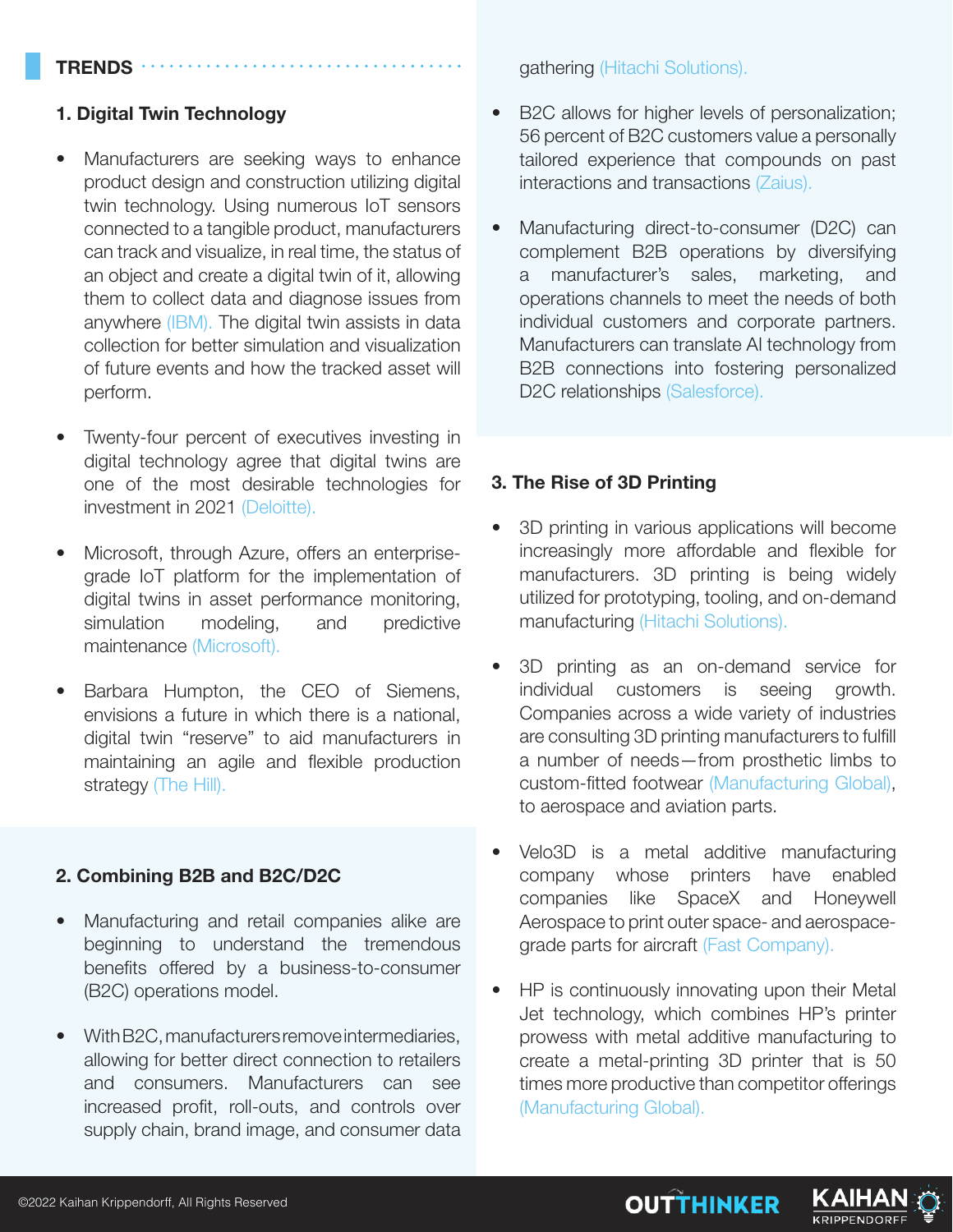**8PS**

| <b>Leverage</b><br><b>Point</b> | "8Ps" of<br><b>Strategy</b>                                                                              | <b>Opportunity</b><br>for Disruption | <b>Recommended Leverage Points</b>                                                                                                                                                                                                                                                                            |
|---------------------------------|----------------------------------------------------------------------------------------------------------|--------------------------------------|---------------------------------------------------------------------------------------------------------------------------------------------------------------------------------------------------------------------------------------------------------------------------------------------------------------|
| Position                        | The core<br>customer you<br>serve, what<br>need you<br>meet with<br>what brand<br>attributes             | $\overline{4}$                       | How are you planning to target a new segment<br>of potential customers?<br>How do you measure your brand's success in<br>delivering your CVP?                                                                                                                                                                 |
| Product                         | The products<br>and services<br>you deliver,<br>where you<br>outperform<br>and where you<br>underperform | 6                                    | What systems do you have in place to ensure<br>product quality and accuracy are increasing?<br>How can you utilize digital twin technology to<br>$\bullet$<br>innovate your product line?                                                                                                                     |
| Promotion                       | How you<br>communicate<br>with<br>customers<br>(including your<br>marketing,<br>sales, and PR<br>teams)  | 8                                    | How can you improve (and even automate)<br>$\bullet$<br>CRM with B2B and B2C customers to improve<br>personalization?<br>What digital platforms can you use to reach<br>current customers?<br>How can you utilize creative digital marketing<br>to reach a broader base and add value to your<br>brand image? |
| Price                           | How much<br>you charge for<br>services, how<br>you monetize                                              | 5                                    | How can you offer better price transparency to<br>customers?<br>How are you structuring your pricing model to<br>separate B2B and B2C transactions?                                                                                                                                                           |

KAIHAN

**OUTTHINKER**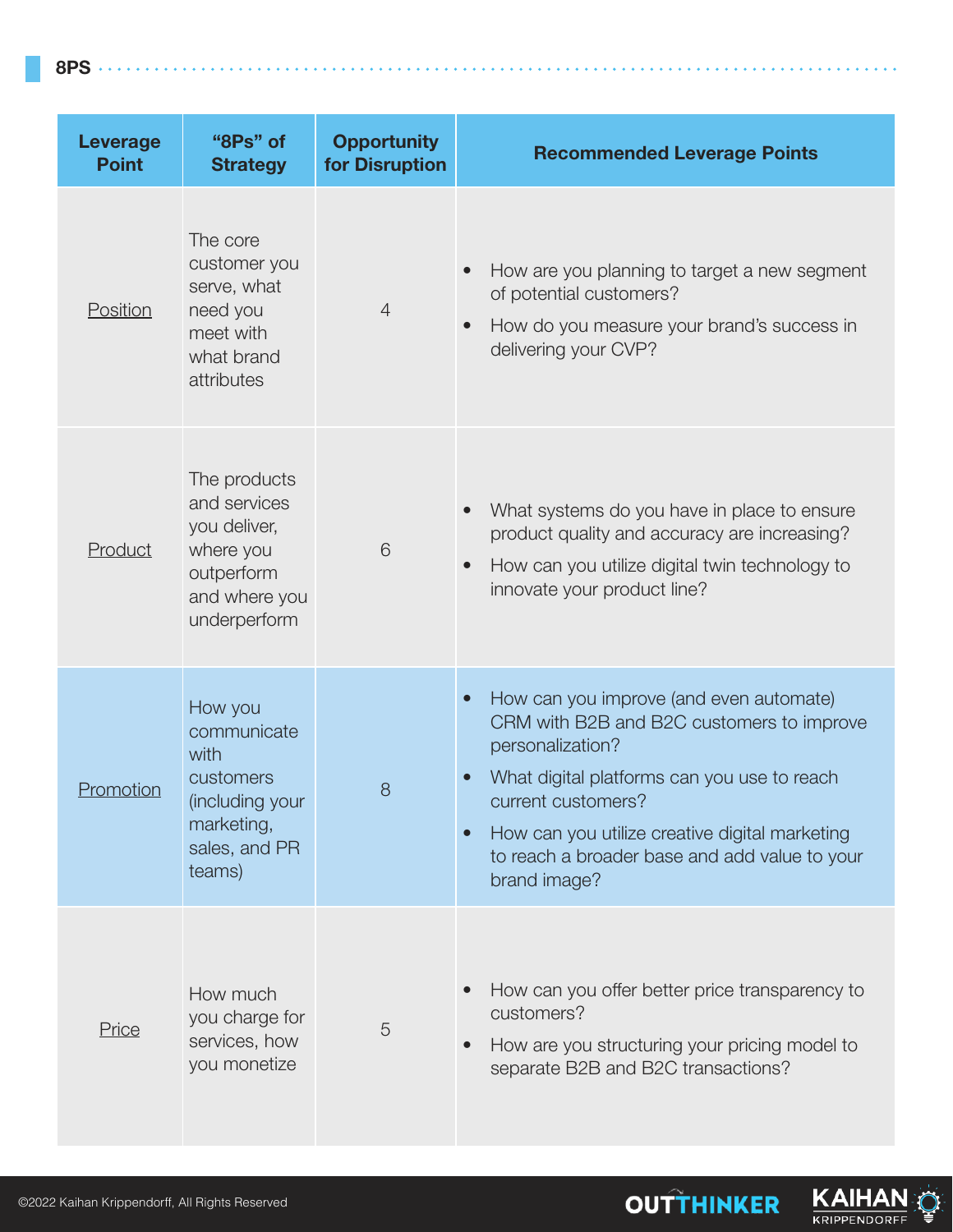| Leverage<br><b>Point</b> | "8Ps" of<br><b>Strategy</b>                                                                                            | <b>Opportunity</b><br>for Disruption | <b>Recommended Leverage Points</b>                                                                                                                                                                                                                                               |
|--------------------------|------------------------------------------------------------------------------------------------------------------------|--------------------------------------|----------------------------------------------------------------------------------------------------------------------------------------------------------------------------------------------------------------------------------------------------------------------------------|
| Placement                | How you<br>deliver on<br>your value<br>proposition,<br>through what<br>channels                                        | $\overline{7}$                       | How can you deliver more personalized<br>experiences to B2C customers?<br>Where do you first interact with potential<br>customers? What other connection channels<br>can you explore?<br>How would B2B and B2C customers rate the<br>$\bullet$<br>accessibility of your product? |
| Physical<br>Experience   | The customer<br>experience,<br>what they see,<br>smell, feel,<br>taste, or hear                                        | 5                                    | How can you create satisfying personalized<br>experiences for B2C customers ordering on a<br>small scale?<br>How do you measure customer satisfaction?<br>$\bullet$                                                                                                              |
| <b>Processes</b>         | Your<br>operations<br>and processes                                                                                    | $\Theta$                             | What steps are necessary to roll-out a B2B/B2C<br>operations model?<br>How can you implement 3D printing into your<br>production process?<br>How can your product development benefit from<br>$\bullet$<br>digital twin technology?                                              |
| <b>People</b>            | The choices<br>you make<br>regarding<br>hiring,<br>organizing,<br>and<br>incentivizing<br>your people.<br>Your values. | $\overline{4}$                       | How do you incentivize productivity?<br>How is your organization preparing for a smaller<br>$\bullet$<br>work force brought on by automation?                                                                                                                                    |